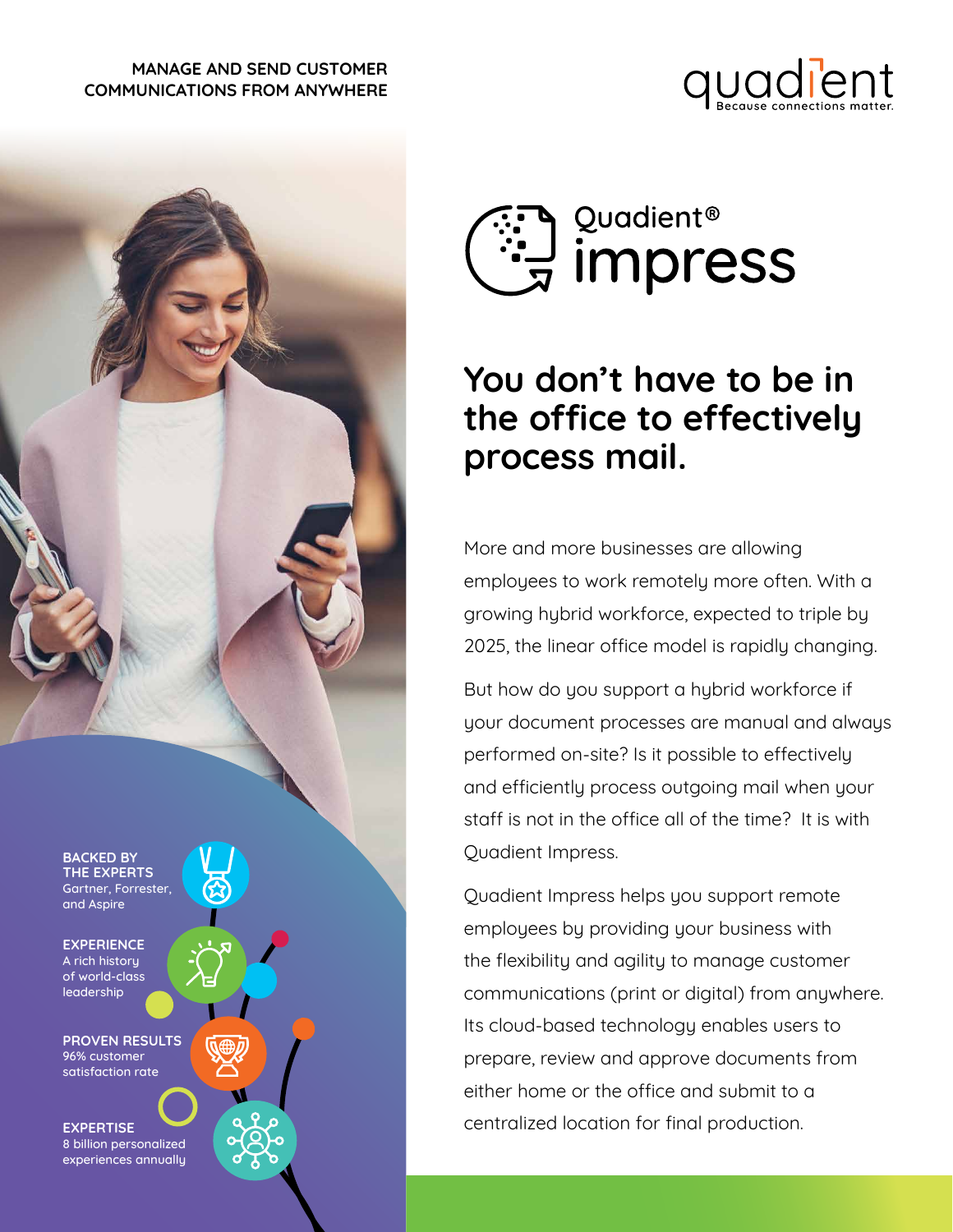



#### **CONSOLIDATE AND CENTRALIZE COMMUNICATIONS**

Impress streamlines document workflow by consolidating communications from multiple locations. Its intuitive interface makes it easy to use. Once communications have been prepared, users can send communications to your centralized mail center, a dedicated, secure customer portal or a secure outsourced mailing facility.

. . . . . . . . . .



#### **PROCESS OUTBOUND DOCUMENTS MORE EFFICIENTLY AND ACCURATELY**

With Impress you don't have to worry about sacrificing the quality or consistency of customer documents when users are off-site. Impress has a built-in approval process to ensure documents meet company standards and branding guidelines before they are sent to customers. Intelligent bar code technology also ensures that the right documents always go to the right customer.

. . . . . . . . . .



#### **EFFECTIVELY MANAGE LARGE OR SMALL MAILINGS FROM YOUR DESKTOP**

Sending physical documents, single or batch, can be a major challenge if employees don't have the proper tools or equipment to prepare and process communications from home. With Impress, employees can initiate and complete jobs without leaving their desk.

. . . . . . . . . .



#### **OR…ELIMINATE THE HASSLE OF MAIL**

With Impress you can continue to manage the preparation and production of mail "in-house" or offload it entirely to a secure outsourced facility to allow your key employees to spend more time on higher-value tasks.

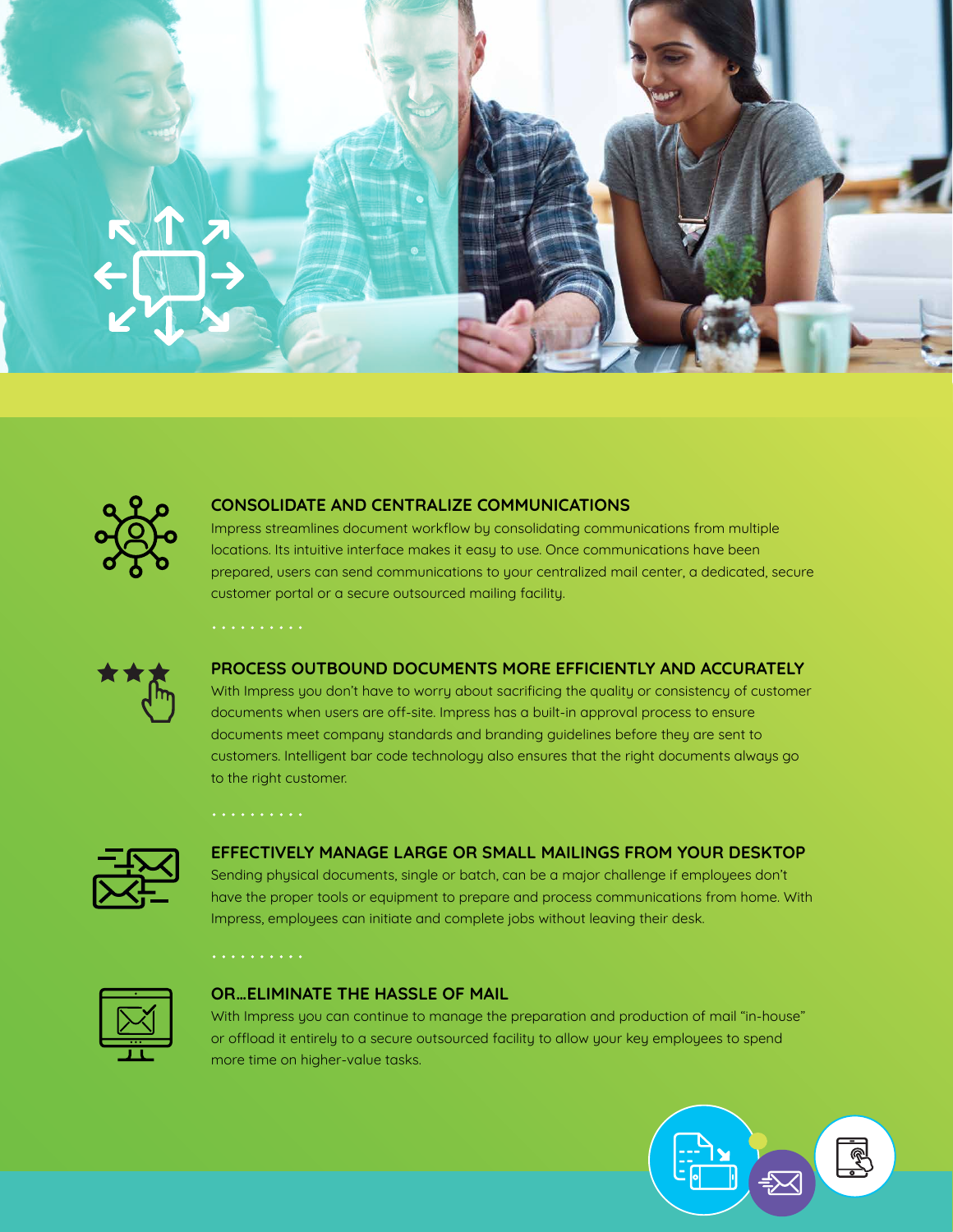

**IMPRESS HELPS STAFF PREPARE AND PROCESS OUTBOUND CUSTOMER DOCUMENTS WHETHER THEY ARE WORKING IN A PHYSICAL OR VIRTUAL ENVIRONMENT, ENABLING THEM TO WORK EFFECTIVELY WHEREVER THEY ARE.**

### **MAKE YOUR ORGANIZATION MORE NIMBLE AND RESILIENT**

In short, automating your outbound customer communication process through a single SaaS platform offers a wide range of benefits that will prepare and propel your organization for the next normal.

**Agility -** Increase the agility of your mailing operation by adding a remote mail application to maintain quality and consistency of communications, increase processing efficiency and control costs.

Flexibility - Empower employees to work from anywhere with access to all the tools they need to easily and efficiently prepare and send physical or digital documents.

**Visibility -** Gain insight into the status of all your outbound communications whether managed on-site or remote.